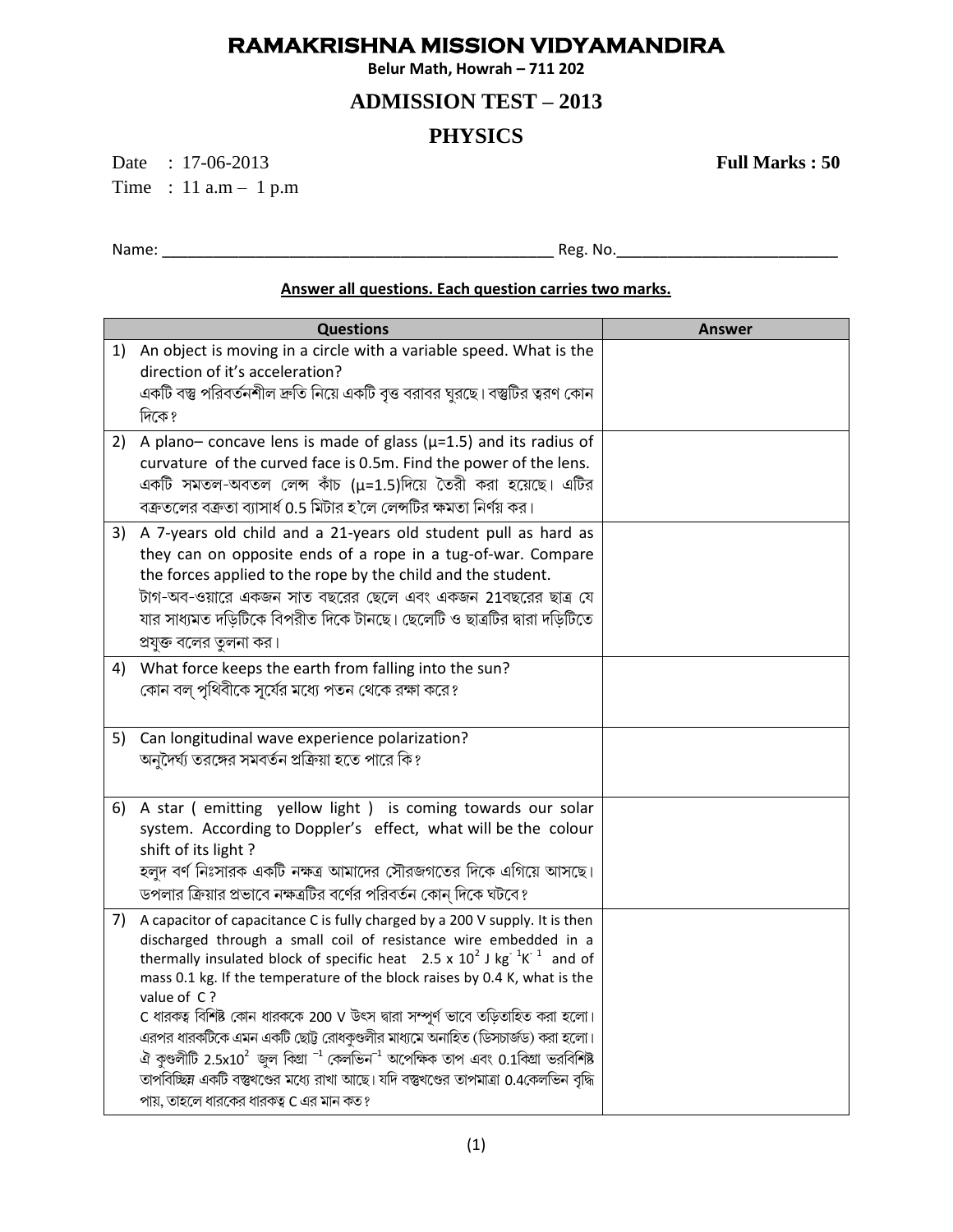| In a rocket, the mass of the fuel is 90% of the total mass. The<br>8)<br>rocket is blasted from the launching pad. If the exhaust gases<br>ejected at a speed of $2 \text{ km s}^{-1}$ , what is the maximum velocity<br>attained by the rocket ? [ Neglect the effects of gravity and air<br>resistance].                                                                                                                                                    |  |
|---------------------------------------------------------------------------------------------------------------------------------------------------------------------------------------------------------------------------------------------------------------------------------------------------------------------------------------------------------------------------------------------------------------------------------------------------------------|--|
| একটি রকেট যার মধ্যে মোট ভরের 90% জ্বালানী আছে। আকাশে নিক্ষেপ করা<br>হলো। যদি রকেট থেকে নির্গত গ্যাসের গতি 2কিমি /সেকেণ্ড হয় তাহলে<br>রকেটটি সর্বোচ্চ কত গতি লাভ করবে? (অভিকর্ষজ প্রভাব ও বায়ু উপেক্ষা কর।)                                                                                                                                                                                                                                                  |  |
| 9) Electric bulbs having the same ratings 100 W, 100 V, are<br>connected in two combinations to the power supply of 200<br>Volts. In the 1st combination two bulbs are connected in<br>series. In 2nd combination two bulbs are connected in parallel<br>50 ohms resistance in series with it. Whether the<br>with a<br>illumination of glowing bulbs in two combinations are equal<br>or different? Which combination will you prefer for practical<br>use ? |  |
| 100W, 100V নির্ধারিত মানের দুটি বৈদ্যুতিক বাল্বকে দুভাবে সমন্বিত করে<br>200V তড়িৎ সরবরাহের সঙ্গে সংযুক্ত করা হলো। প্রথম ক্ষেত্রে বাল্বদুটিকে শ্রেণী<br>সমবায়ে যুক্ত করা হলো। দ্বিতীয় ক্ষেত্রে বাল্বদুটিকে সমান্তরাল সমবায়ে যুক্ত করে<br>তার সঙ্গে 50 ohm রোধ শ্রেণী সমবায়ে সংযুক্ত করা হলো। বাল্বদুটির উজ্জ্বলতা<br>দুরকম সমবায়ের ক্ষেত্রে কি সমান না ভিন্ন? ব্যবহারিক ক্ষেত্রে কোন প্রকার সমন্বয়<br>তুমি বেশী পছন্দ করবে?                             |  |
| 10) A horizontal platform is executing simple harmonic motion in the<br>vertical direction with frequency n. A block of mass m is placed<br>on the platform. What is the maximum amplitude of the<br>platform so that the block is not detached from it?                                                                                                                                                                                                      |  |
| একটি অনুভূমিক মঞ্চ n কম্পাঙ্কে উল্লম্ব বরাবর সরল দোলগতিতে কম্পিত<br>হচ্ছে। m ভরের একটি বস্তুখণ্ড মঞ্চটিতে রাখা আছে। মঞ্চটির বিস্তার সর্বোচ্চ<br>কত হলে বস্তুটি মঞ্চ থেকে বিচ্ছিন্ন হবে না?                                                                                                                                                                                                                                                                    |  |
| 11) Six identical marbles (touching each other) are lined up in a<br>straight groove made on a horizontal frictionless surface and are<br>in rest. Two similar marbles (touching each other) moving with<br>a velocity 'v' collide with the row of six marbles from left. What<br>will happen after collision?                                                                                                                                                |  |
| ঘর্ষণবিহীন অনুভূমিক তলে কাটা একটি লম্বা খাঁজের মধ্যে একই ধরনের ছয়টি<br>মার্বেল পরস্পরের গায়ে লেগে স্থির অবস্থায় সারিবদ্ধ করা আছে। এরকম আরও<br>দুটি মার্বেল পরস্পরকে ছোঁয়া অবস্থায় বা দিক থেকে v বেগে পূর্বের ছয়টি<br>মার্বেলকে ধাক্কা মারল। সংঘর্ষের পরে কী ঘটবে?                                                                                                                                                                                       |  |
| 12) A piece of wire and a solid sphere are made of same material<br>and have same weight. Which has greater surface area?                                                                                                                                                                                                                                                                                                                                     |  |
| একখণ্ড তার এবং একটি নিরেট গোলক একই উপাদান দিয়ে তৈরী এবং সমান<br>ওজন বিশিষ্ট। কোন্টির পৃষ্ঠতলের ক্ষেত্রফল বেশী হবে?                                                                                                                                                                                                                                                                                                                                           |  |
| 13) Write the name/names of current carrier inside a battery filled<br>with liquid electrolyte.<br>তরল তড়িৎ বিশ্লেষ্য পদার্থ দিয়ে পূর্ণ একটি তড়িৎকোষের মধ্যস্থিত তড়িৎ<br>বাহকগুলি কি কি?                                                                                                                                                                                                                                                                  |  |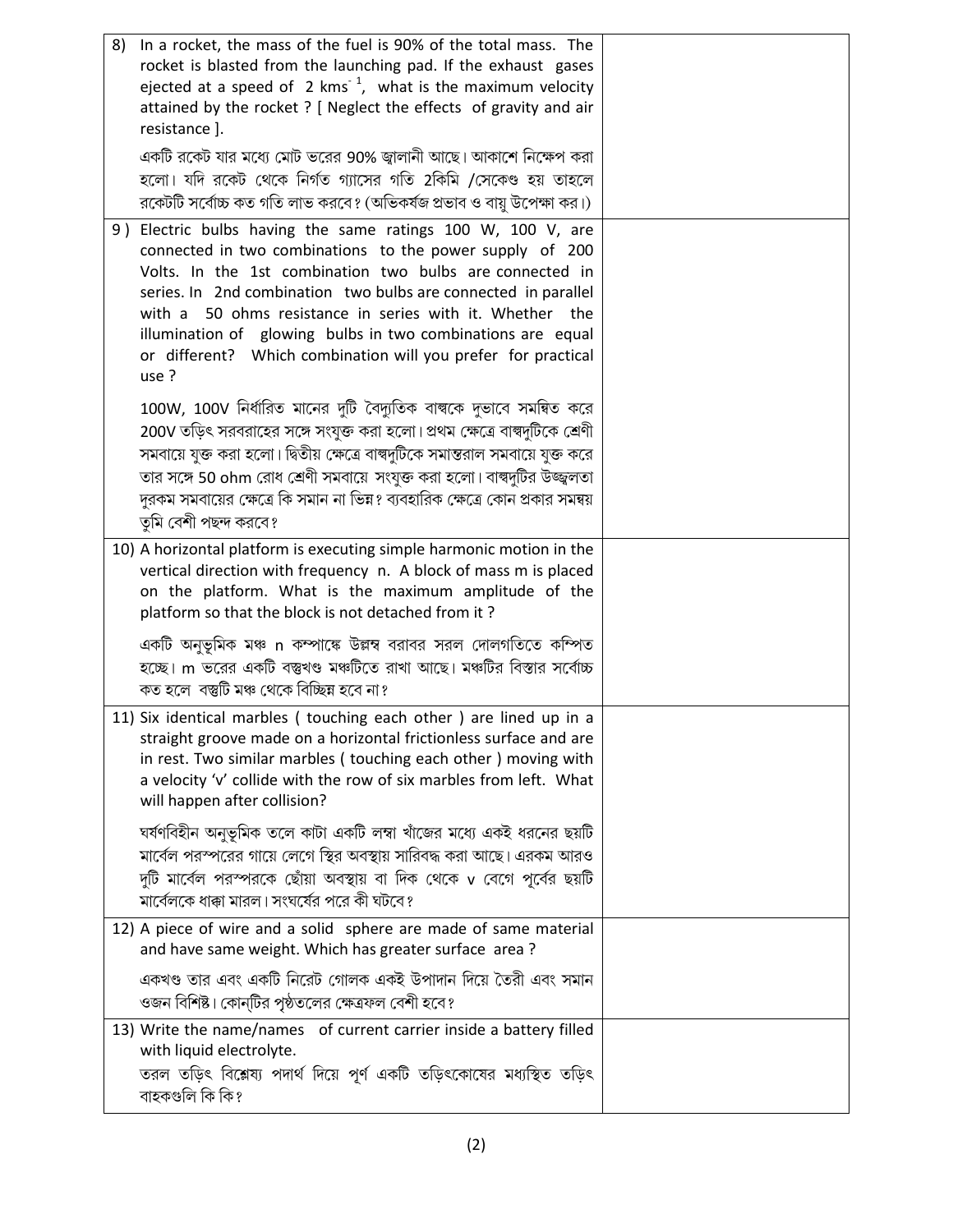| 14) Two plane mirrors are parallel to each other and placed 20cm<br>apart. A luminous point is placed between them and 5 cm<br>from one mirror. Determine the distances from each mirror of<br>the three images in each.                                                                                                                                      |  |
|---------------------------------------------------------------------------------------------------------------------------------------------------------------------------------------------------------------------------------------------------------------------------------------------------------------------------------------------------------------|--|
| দুটি সমতল দর্পনকে পরস্পর থেকে 20cm দূরে সমান্তরাল অবস্থায় রাখা আছে।<br>একটি আলোকিত বস্তু দুটি দর্পনের মাঝখানে এবং একটি দর্পন থেকে 5cm দূরে<br>রাখা আছে। প্রত্যেকটি দর্পনের ক্ষেত্রে পর পর গঠিত তিনটি প্রতিবিম্বের অবস্থান<br>নির্ণয় কর।                                                                                                                     |  |
| 15) A student throws a ball horizontally from the top of a tower<br>20m tall. If the ball drops to the ground 20m from the tower,<br>what was the throwing speed of the ball?                                                                                                                                                                                 |  |
| একজন ছাত্র 20মি উঁচু একটি টাওয়ারের চূড়া থেকে একটি বল অনুভূমিক ভাবে<br>নিক্ষেপ করল। যদি বলটি টাওয়ার থেকে 20মি দূরে মাটিতে এসে পড়ে তাহলে<br>বলটির নিক্ষেপ বেগ কত?                                                                                                                                                                                           |  |
| 16) A beam of yellow light and a beam of ultraviolet light has same<br>total energy. Which has fewer photons?                                                                                                                                                                                                                                                 |  |
| একটি হলুদ বর্ণের আলোকগুচ্ছ এবং একটি অতিবেগুনী বর্ণের আলোকগুচ্ছ<br>সমান শক্তিবিশিষ্ট। কোন্ বর্ণের আলোকে ফোটন কণার সংখ্যা কম হবে?                                                                                                                                                                                                                               |  |
| 17) Why the protons are not the current-carrier in a metal?<br>ধাতব পদার্থে প্রোটন কণাগুলি কারেন্ট-কেরিয়ার নয় কেন ?                                                                                                                                                                                                                                         |  |
| 18) A galvanometer with a finite internal resistance is connected to a<br>power supply through an external resistance, if the external<br>resistance is zero deflection in the galvanometer is 'D' and when<br>200 ohms deflection is 'D/2'. Find the internal resistance of the<br>galvanometer.                                                             |  |
| নির্দিষ্ট অভ্যন্তরীণ রোধযুক্ত একটি গ্যালভানোমিটারকে বাইরের একটি রোধের মাধ্যমে<br>তড়িৎ সরবরাহের উৎসের সঙ্গে যুক্ত করা হলো। যদি বাইরের রোধ শূন্য হয় তাহলে<br>গ্যালভানোমিটারের বিক্ষেপ 'D' হয়। কিন্তু যদি বাইরের রোধ 200 ohms হয় তাহলে<br>বিক্ষেপ 'D/2' হয়। গ্যালভানোমিটারের অভ্যন্তরীণ রোধ নির্ণয় কর।                                                     |  |
| 19) In Young's double-slit experiment with monochromatic light<br>(wavelength $\lambda$ ) if the path difference between two interfering rays<br>is' $\lambda'$ , intensity at a point on the screen is 'k' unit. What is the                                                                                                                                 |  |
| intensity of light on the screen where path difference is $\frac{\pi}{3}$ ?                                                                                                                                                                                                                                                                                   |  |
| $\lambda$ তরঙ্গদৈর্ঘ্য বিশিষ্ট একবর্ণী আলোর ক্ষেত্রে ইয়ং-এর ডবল-স্লিট পরীক্ষায়, দুইটি<br>ব্যতিচারী আলোকের পথপার্থক্য হলে পর্দার উপর কোন বিন্দুতে আলোর প্রাবল্যের                                                                                                                                                                                            |  |
| মান k একক। পথপার্থক্য $\frac{\lambda}{3}$ হ'লে আলোর প্রাবল্যের মান পর্দায় কত হবে?                                                                                                                                                                                                                                                                            |  |
| 20) A parallel plate capacitor with air dielectric has a gap 't' between<br>them. It is charged by a battery of potential difference 'V'.<br>After full charge, battery is disconnected. Now the gap between<br>the plates increased to '2t' in such a way so that the charge<br>remains same in plates. Find the potential difference between<br>the plates. |  |
| বায়ুমাধ্যমে পূর্ণ একটি সমান্তরাল পাত ধারকের প্লেটদ্বয়ের দূরত্ব 't' 'V' বিভব<br>পার্থক্যযুক্ত একটি ব্যাটারী দ্বারা ধারকটি আহিত (চার্জড্) করা হলো। পূর্ণ<br>আহিতকরণের পর ব্যাটারী বিযুক্ত করা হলো। আধানের পরিমাণ একই রেখে<br>প্লেটদ্বয়ের দূরত্ব '2t' করা হলো। প্লেটদ্বয়ের মধ্যে বিভবপার্থক্য নির্ণয় কর।                                                    |  |